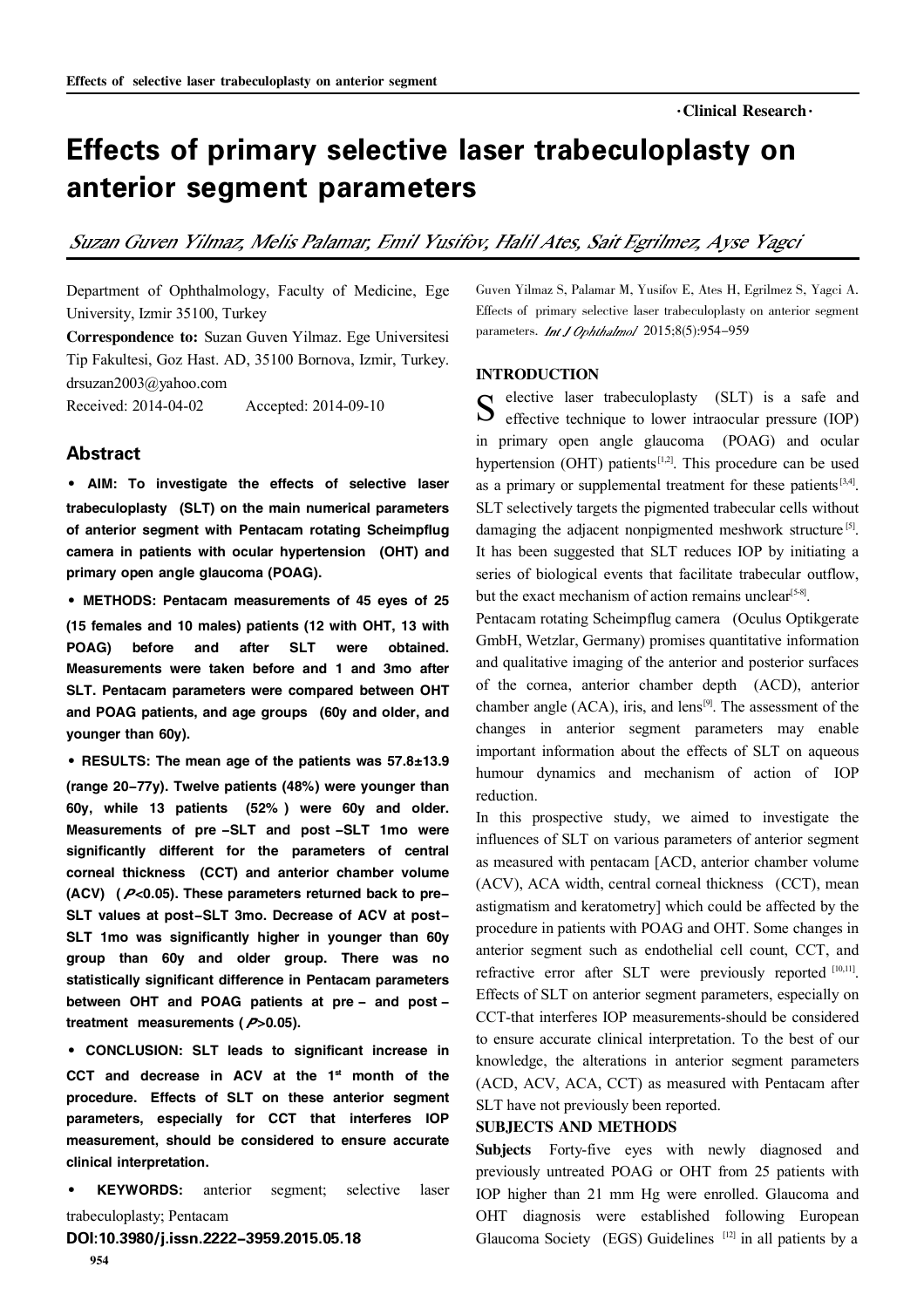glaucoma specialist. POAG diagnose was based on abnormal visual field testing and corresponding disc changes with open angles on gonioscopy. OHT was defined as an IOPof 22mmHg or higher with normal optic discs and minimum two normal visual field tests. Normal visual field is defined as visual field within the normal range of visual field indices [MD: 0 dB to -2 dB and pattern standard deviation (PSD):  $P > 0.05$ <sup>[12]</sup>. In this study SLT was performed as the primary treatment in patients either with high-risk OHT or mild to moderate POAG. Patients with any refractive errors higher than 0.50 D, secondary glaucoma, normotensive glaucoma, primary angle closure, history of intraocular inflammation, trauma and surgery, advanced glaucoma (cup/disc ratio 0.9 or higher and visual field defect within  $10^{\circ}$  of fixation) were excluded. Ethics approval for this prospective study was obtained from the Ege University Local Research Ethics Committee. Written informed consent for laser treatment and for participation in the study were obtained from each patient.

Methods All participants underwent a complete ophthalmic examination, including best corrected visual acuity (BCVA) measurement using a logarithm of minimum-angle-ofresolution chart (logMAR chart, Lighthouse Inc., Long Island, NY, USA), auto-refraction (Topcon RM-8000B, Topcon Corporation, Tokyo, Japan), IOP measurement using Goldmann applanation tonometry (Haag-Streit, Koniz, Switzerland), and visual field testing with 24-4 SITA protocol (Humphrey Visual Field Analyzer, Carl Zeiss Meditec AG, Berlin, Germany). All patients were treated with 360-degree SLT after a baseline measurement of IOP and Pentacam. All Pentacam measurements were obtained under dark light conditions approximately 1 lx using a digital light meter (Extech 401027 Pocket Digital Light Meter, Extech Instruments, Waltham, MA, USA). SLT treatment was performed by the same ophthalmologist (Yusifov E) using the Q-switched, Nd-YAG laser machine Ellex Tango (Ellex Lasers, Adelaide, Australia) 5min after instillation of one drop of proparacaine hydrochloride (Alcaine; Alcon Laboratories UK Ltd., Texas, USA). The starting energy level was 0.6 mJ which was increased or decreased until a bubble formation appeared. After bubble formation the energy level was decreased by 0.1 mJ for the remainder of the treatment. A total of 90 to 100 laser burns with a spot size of  $400 \mu m$  and pulse duration 3 nanoseconds were given using the Latina SLT Gonio Laser gonioscopy lens (Ocular Instruments, USA) to visualize the trabecular meshwork. The IOP of the treated eye was measured to detect any possible IOP spike 1h after treatment. Patients received topical ketorolac tromethamine 0.5% (Acular, Allergan Inc., USA) four times daily for 5d after the procedure. Antiglaucomatous drugs were initiated whenever target IOP (20% or more reduction from baseline IOP, and IOP below or equal to 21 mm Hg) was not achieved.

Measurements After baseline measurements which were obtained immediately before SLT, patients were followed at the first and the third months after SLT treatment to repeat IOP and Pentacam measurements.

Pentacam system is based on a  $180^\circ$  rotating Scheimpflug camera that can take 12-50 single images to reconstruct the anterior chamber. After completing a scan, Pentacam software constructs the 3-dimensional image of the anterior segment and calculates the anterior chamber parameters. This imaging provides measurements of ACD, ACV, ACA width, CCT, pupil size and keratometry.

Statistical Analysis Statistical analysis was performed with SPSS for Windows Version 12.0 (SPSS Inc., Chicago, IL, USA). All data were reported as averages ±standard deviations (SD). For the comparison of the mean IOP reduction between pre- and post-SLT in the same eye a paired  $t$ -test was used. Independent sample  $t$ -test was performed to compare the mean percentage of IOP reduction in patients  $\leq 60y$  versus  $\geq 60y$  years of age. Wilcoxon and Mann-Whitney  $U$  non-parametric tests were used to compare variables between the pre- and post-SLT Pentacam parameters of all 45 eyes in which data were not normally distributed. Spearman correlation test was used to calculate the correlation between IOP and anterior segment parameters.  $P$  value of  $0.05$  or less was considered statistically significant. Repeatability analysis of study parameters measured with Pentacam was evaluated with coefficient of variation (Cv). Cv is defined as the ratio of the

standard deviation to the mean:  $c_v = \frac{\sigma}{\mu}$ μ

For Cv calculation of study parameters measured by Pentacam, 10 consequential measurements were performed by same operator to the same adult volunteer's same eye with a period of 2min<sup>[13]</sup>.

# RESULTS

Baseline and post-treatment IOP and Pentacam data of 45 eyes of 25 consecutive patients with OHT or POAG treated with 360-degree SLT were evaluated. The mean age of the patients was  $57.8 \pm 13.9$  (range 20-77y) and 48% of cases were <60 years of eye. OHT was diagnosed in 24 eyes of 12 patients, and POAG in 21 eyes of 13 patients (Table 1).

Initial IOP  $(25.9\pm4.4 \text{ mm Hg})$ ; range 21.0 to 36.0) decreased significantly to  $18.4 \pm 3.5$  (range 10.0 to 26.0) mm Hg with 29% IOP reduction at the 1<sup>st</sup> month and  $17.4 \pm 3.5$  (range 13.0) to 34.0) mm Hg with  $33.8\%$  IOP reduction at the  $3<sup>rd</sup>$  month following SLT  $(P<0.01$  and  $P<0.01$ , respectively; paired  $t$ -test). Antiglaucomatous drugs  $(0.005\%$  latanoprost) were prescribed in 9 eyes (20%) of 6 patients due to inadequate IOP reduction (20% or more reduction from baseline IOP, and IOP below or equal to 21 mm Hg) at post-SLT  $1<sup>st</sup>$  month. Four of these 6 patients were  $\geq 60$  years of age. Measurements of pre- and post-SLT 1mo disclosed that only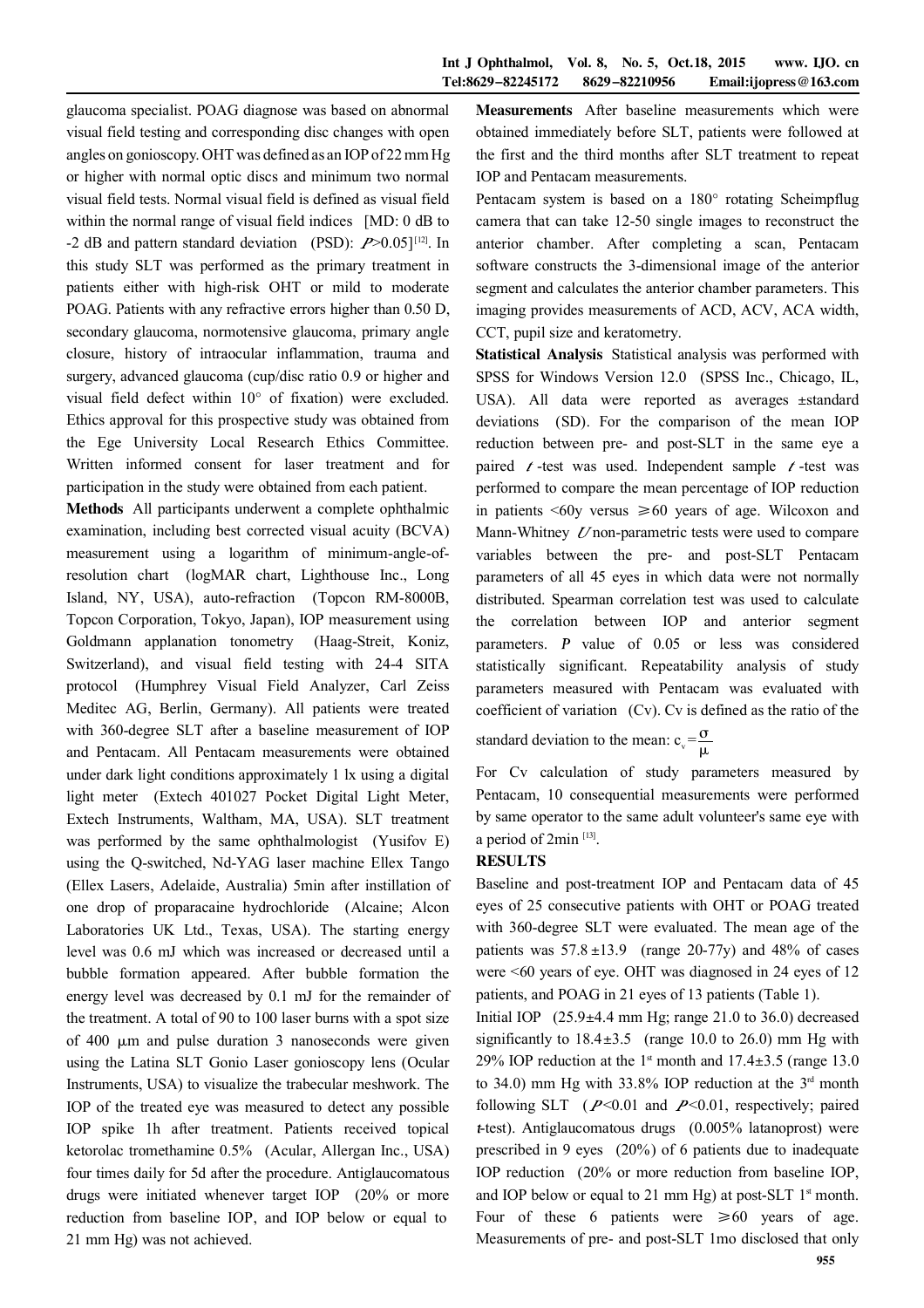#### Effects of selective laser trabeculoplasty on anterior segment

**Table 1 Demographic and clinical characteristics of the patients** 

|                                   | $n\ (\%)$       |
|-----------------------------------|-----------------|
| Features                          | Values          |
| $Age\pm SD(a)$                    | $57.8 \pm 13.9$ |
| $\leq 60$ years old patients      | 12(48)          |
| $\geqslant 60$ years old patients | 13 (52)         |
| Sex (M/F)                         | 10/15           |
| Patients $(n)$                    | 25              |
| Unilateral                        | 5               |
| <b>Bilateral</b>                  | 20              |
| BCVA (logMAR units)               | $0.2 \pm 0.1$   |
| Spherical equivalent (diopters)   | $-0.3 \pm 0.2$  |
| Pre-SLT IOP (mm Hg)               | $25.9 \pm 4.4$  |
| $VF$ index $(dB)$                 |                 |
| <b>MSD</b>                        | $5.1 \pm 1.9$   |
| <b>PSD</b>                        | $3.1 \pm 0.8$   |
| Diagnosis                         |                 |
| POAG                              | 13 (52)         |
| OHT                               | 12(48)          |

SD: Standard deviation; BCVA: Best corrected visual acuity; SLT: Selective laser trabeculoplasty; IOP: Intraocular pressure; VF: Visual field; MSD: Mean standard deviation; PSD: Pattern standard deviation; POAG: Primary open angle glaucoma; OHT: Ocular hypertension

IOP (from  $25.1 \pm 3.1$  to  $22.1 \pm 0.6$  mm Hg) value was significantly different in antiglaucomatous initiated 9 eyes ( $P = 0.03$ ; paired  $t$ -test).

Regarding all eyes, mean CCT measurement was  $573.5 \pm 25.8$ (range 518.0 to 625.0)  $\mu$ m pre-SLT and showed significant increase to 591.7  $\pm 36.1$  (range 526.0 to 662.0)  $\mu$ m at post-SLT 1mo  $(P<0.01$ ; Wilcoxon signed-rank tests). Mean CCT value significantly decreased and returned back to pre-SLT value (565.5 $\pm$ 30.6)  $\mu$ m at post-SLT 3<sup>rd</sup> month ( P< 0.01; Wilcoxon signed-rank tests).

Mean ACV measurement was  $146.8 \pm 47.4$  (range 88.0-294.0) mm<sup>3</sup> pre-SLT and changed to  $143.1 \pm 46.7$  (range 83.0-285.0) mm<sup>3</sup> and  $145.3 \pm 46.0$  (range 88.0-283.0) mm<sup>3</sup> at post-SLT 1 and 3mo, respectively. The ACV difference between pre- and post-SLT 1mo was statistically significant, whereas not significant difference was detected between pre-SLT and post-SLT 3mo ( $P=0.001$  and  $P=0.195$ , respectively; Wilcoxon signed-rank test).

No correlation between IOP change and CCT and ACV change was detected at post-SLT 1 and 3mo compared to baseline values (Table 2)  $(P>0.05;$  Spearman correlation analysis).

No statistically significant difference in the means of  $K_1$ ,  $K_2$ , ACD, ACA, pupil diameter (PD) parameters between pre-SLT and post- SLT 1 was detected  $(P>0.05$ ; Wilcoxon signed-rank test) (Table 3).

Considering age, there was no statistically significant difference between pre-SLT and post-SLT 1 and 3mo values in the means of IOP, CCT,  $K_1$ ,  $K_2$ , ACD, ACA, PD ( $P > 0.05$ ).

**Table 2 Correlation between changes of IOP and CCT, ACV parameters at post-SLT 1mo compared to baseline values**

| Parameters                            | Correlation<br>coefficient | P    |
|---------------------------------------|----------------------------|------|
| IOP versus CCT change at post-SLT 1mo | $-0.017$                   | 0.91 |
| IOP versus ACV change at post-SLT 1mo | 0.028                      | 0.86 |
| IOP versus CCT change at post-SLT 3mo | $-0.052$                   | 0.73 |
| IOP versus ACV change at post-SLT 3mo | 0.095                      | 0.54 |
|                                       |                            |      |

SLT: Selective laser trabeculoplasty; CCT: Central corneal thickness  $(\mu m)$ ; ACV: Anterior chamber volume  $(mm<sup>3</sup>)$ .

However, decrease of ACV value at post-SLT 1mo was significantly higher in patients  $\leq 60$  years old than those who were  $\geq 60$  years of age (  $P=0.01$ ; Mann-Whitney U test) (Table 4).

There was no statistically significant difference in terms of IOP and Pentacam parameters between OHT and POAG patients ( $P > 0.05$ ; Mann-Whitney  $U$ test).

Repeability analysis of study parameteres measured with Pentacam was calculated. The Cv of  $K_1$ ,  $K_2$ , ACD, CCT, ACV, PD and ACA were 0.11% , 0.20% , 0.72% , 1.63% , 2.73% , 5.95% , 6.11% , respectively. The least reliable parameters were ACA and pupil size $[12]$ .

## DISCUSSION

A number of publications demonstrated the efficacy of SLT as an IOP-lowering procedure in patients with OHT and POAG [1,14-16]. In accordance to these reports, significant decrease of IOP was achieved in all eyes of our patients at the post-SLT 1 and 3mo. Despite the significant decrease of IOP, antiglaucomatous drugs were prescribed in 9 eyes (20% ) of 6 patients due to inadequate IOP reduction (less than 20%) at post-SLT  $1<sup>st</sup>$  month. Ayala and Chen<sup>[16]</sup> reported a significant negative correlation between successful SLT and age  $(P=0.015)$ . Similarly 4 of 6 patients that displayed inadequate reponse to SLT were over 60 years of age. It was concluded that autochemical factors (prostaglandins and other inflammatory cytokines) are reduced due to increased age which leads to decreased response to SLT in elder patients [17]. In contrast, Hodge *et al* [18], and Mao *et al*<sup>[19]</sup> reported that they did not find any significant correlation between SLT success and age in their studies.

Due to good safety profile, SLT is a commonly performed laser procedure for the treatment of both OHT and POAG. Less common side effects of the procedure include mild and transient inflammation, ocular pain, and a small risk of moderate IOP elevation after the procedure [1]. Ocular discomfort and blurry vision after SLT might be related to corneal edema due to transient corneal endothelial dysfunction. White  $et \, al$ <sup>[10]</sup> reported acute transient corneal endothelial change such as endothelial spots, slight increase in intracellular spacing and dysmorphism after SLT without any impact on cell count or visual acuity. Whitish spots in the corneal endothelium are also reported to be noted after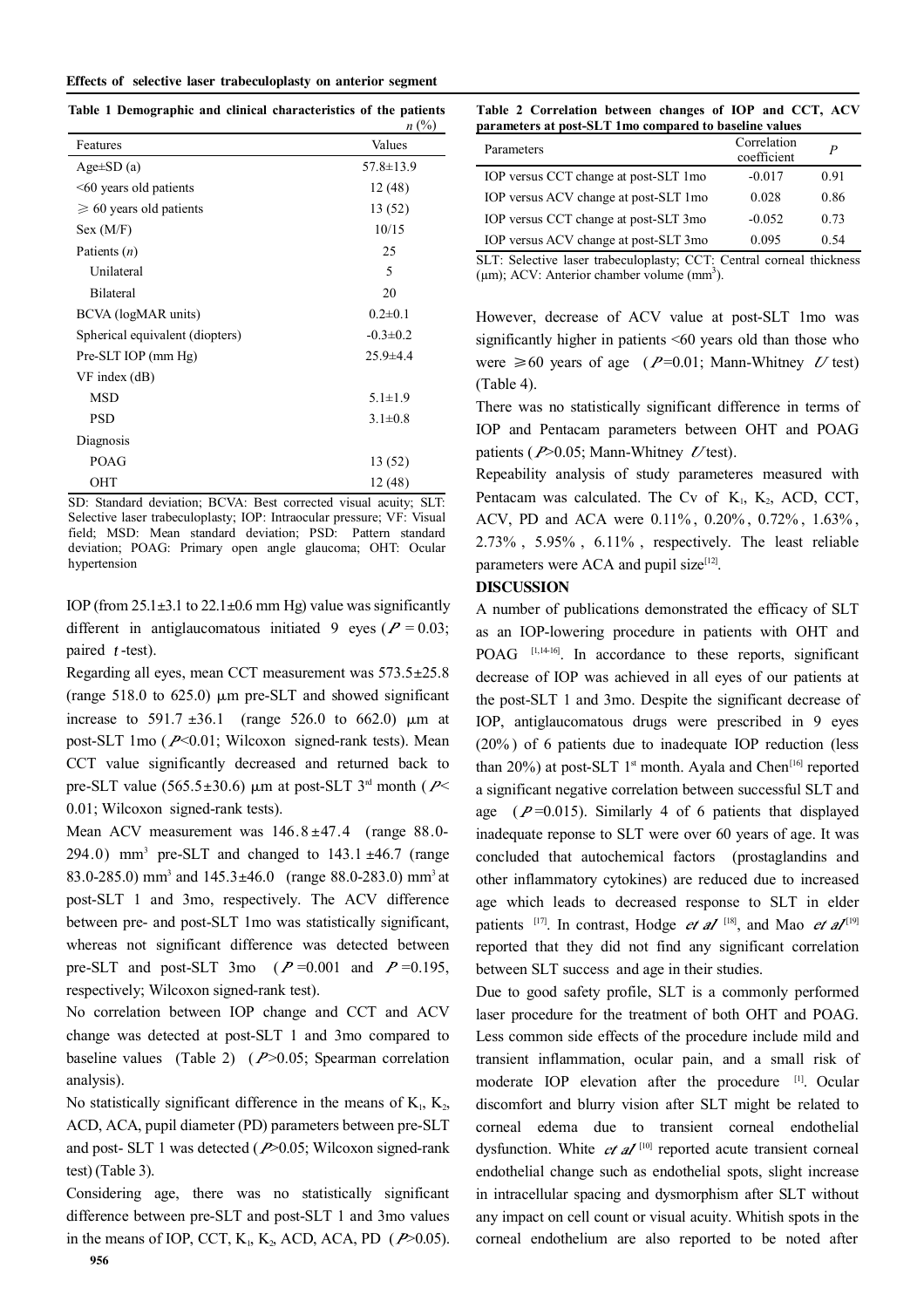Int J Ophthalmol, Vol. 8, No. 5, Oct.18, 2015 www. IJO. cn Tel:8629-82245172 8629-82210956 Email:ijopress@163.com

|            |                  | Table 3 The measured values of IOP and Pentacam parameters |                                           |                |               |               |
|------------|------------------|------------------------------------------------------------|-------------------------------------------|----------------|---------------|---------------|
| Parameters | $Pre-SLT \pm SD$ | Post-SLT $\pm$ SD (1 <sup>st</sup> month)                  | Post-SLT $\pm$ SD (3 <sup>rd</sup> month) | P <sup>1</sup> | $p^2$         | $P^3$         |
| <b>IOP</b> | $25.9 \pm 4.4$   | $18.4 \pm 3.5$                                             | $17.4 \pm 3.5$                            | $\leq 0.01^a$  | $\leq 0.01^a$ | 0.055         |
| $K_1$      | $43.0 \pm 1.7$   | $42.9 \pm 1.7$                                             | $42.9 \pm 1.6$                            | 0.438          | 0.504         | 0.836         |
| $K_2$      | $43.9 \pm 1.8$   | $43.8 \pm 1.8$                                             | $43.9 \pm 1.8$                            | 0.837          | 0.824         | 0.656         |
| <b>CCT</b> | $573.5 \pm 25.8$ | $591.7 \pm 36.1$                                           | $565.5 \pm 30.6$                          | $\leq 0.01^a$  | 0.033         | $\leq 0.01^a$ |
| <b>ACD</b> | $2.8 \pm 0.4$    | $2.8 \pm 0.4$                                              | $2.8 \pm 0.4$                             | 0.435          | 0.263         | 0.643         |
| <b>ACV</b> | $146.8 \pm 47.4$ | $143.1 \pm 46.7$                                           | $145.3 \pm 46.0$                          | $0.001^a$      | 0.195         | 0.368         |
| <b>ACA</b> | $33.3 \pm 6.2$   | $33.7\pm4.6$                                               | $33.4 \pm 5.2$                            | 0.243          | 0.986         | 0.277         |
| PD         | $3.4 \pm 1.0$    | $3.3 \pm 0.7$                                              | $3.3 \pm 0.7$                             | 0.986          | 0.633         | 0.828         |

SD: Standard deviation; IOP: Intraocular pressure (mm Hg); K<sub>1</sub>: Horizontal keratometry (mm); K<sub>2</sub>: Vertical keratometry (mm); CCT: Central corneal thickness (µm); ACD: Anterior chamber depth (mm); ACV: Anterior chamber volume (mm<sup>3</sup>); ACA: Anterior chamber angle (degree); PD: Pupil diameter (mm). <sup>a</sup>P<0.05 (paired *t*-test for IOP and Wilcoxon signed-ranks test for K<sub>1,</sub> K<sub>2</sub>, CCT, ACD, ACV,  $\widehat{ACA}$ , and PD). <sup>1</sup>Comparison pre-SLT and post-SLT (1<sup>st</sup> month); <sup>2</sup> Comparison pre-SLT and post-SLT (3<sup>rd</sup> month); <sup>3</sup>Comparison post-SLT  $(1<sup>st</sup> month)$  and post-SLT  $(3<sup>rd</sup> month)$ .

|  | Table 4 The measured values of patients $\geq 60$ and $\leq 60$ years of age |  |
|--|------------------------------------------------------------------------------|--|
|--|------------------------------------------------------------------------------|--|

| Parameters       | Differences between pre- and   | Differences between pre- and   | Differences between post-SLT 1st |  |
|------------------|--------------------------------|--------------------------------|----------------------------------|--|
|                  | post-SLT 1 <sup>st</sup> month | post-SLT 3 <sup>rd</sup> month | and 3 <sup>rd</sup> months       |  |
| <b>IOP</b>       |                                |                                |                                  |  |
| < 60a            | $-8.6 \pm 4.6$                 | $-10.0 \pm 5.5$                | $-1.4 \pm 3.5$                   |  |
| $\geq 60a$       | $-6.4 \pm 3.7$                 | $-7.1 \pm 5.4$                 | $-0.7 + 4.3$                     |  |
| ${}^{\rm b}P$    | 0.108                          | 0.379                          | 0.672                            |  |
| $K_1$            |                                |                                |                                  |  |
| < 60a            | $-0.1 \pm 0.5$                 | $-0.1 \pm 0.6$                 | $0.0 \pm 0.3$                    |  |
| $\geq 60a$       | $0.0 + 0.5$                    | $0.0 \pm 0.7$                  | $-0.1 \pm 0.6$                   |  |
| ${}^cP$          | 0.624                          | 0.618                          | 0.859                            |  |
| $K_2$            |                                |                                |                                  |  |
| <60a             | $0.1 \pm 0.4$                  | $0.1 \pm 0.3$                  | $0.0 + 0.4$                      |  |
| $\geq 60a$       | $-0.1 \pm 0.5$                 | $0.0 + 0.4$                    | $0.1 \pm 0.5$                    |  |
| $^\mathrm{c}P$   | 0.306                          | 0.320                          | 0.758                            |  |
| <b>CCT</b>       |                                |                                |                                  |  |
| < 60a            | $25.7 \pm 28.3$                | $-2.6 \pm 11.7$                | $-28.3 \pm 29.1$                 |  |
| $\geq 60a$       | $11.0 \pm 23.8$                | $-13.2 \pm 25.9$               | $-24.2 \pm 19.5$                 |  |
| ${}^cP$          | 0.078                          | 0.251                          | 0.856                            |  |
| <b>ACD</b>       |                                |                                |                                  |  |
| < 60a            | $0.0 \pm 0.1$                  | $0.0 + 0.5$                    | $0.0 + 0.1$                      |  |
| $\geq 60a$       | $0.0 + 0.7$                    | $0.4 \pm 0.2$                  | $0.0 + 0.2$                      |  |
| ${}^cP$          | 0.690                          | 0.344                          | 0.499                            |  |
| <b>ACV</b>       |                                |                                |                                  |  |
| < 60a            | $-6.6 \pm 7.3$                 | $-2.6 \pm 12.1$                | $4.7 \pm 11.1$                   |  |
| $\geq 60a$       | $-0.1 \pm 5.6$                 | $-0.4 \pm 12.8$                | $0.5 \pm 14.2$                   |  |
| $\boldsymbol{P}$ | $a_{0.014}$                    | °0.955                         | $\degree$ 0.162                  |  |
| <b>ACA</b>       |                                |                                |                                  |  |
| < 60a            | $0.7 + 4.1$                    | $0.9 \pm 3.6$                  | $1.3 \pm 3.8$                    |  |
| $\geqslant$ 60a  | $-1.8+4.1$                     | $-1.7 \pm 3.2$                 | $0.1 + 4.2$                      |  |
| ${}^cP$          | 0.095                          | 0.186                          | 0.633                            |  |
| PD               |                                |                                |                                  |  |
| < 60a            | $-0.4 \pm 1.1$                 | $-0.3 \pm 1.0$                 | $0.1 \pm 0.5$                    |  |
| $\geq 60a$       | $0.2 \pm 0.5$                  | $0.1 \pm 0.4$                  | $-0.1 \pm 0.4$                   |  |
| ${}^cP$          | 0.064                          | 0.488                          | 0.340                            |  |

SD: Standard deviation; IOP: Intraocular pressure (mm Hg); K<sub>1</sub>: Horizontal keratometry (mm); K<sub>2</sub>: Vertical keratometry (mm); CCT: Central corneal thickness (µm); ACD: Anterior chamber depth (mm); ACV: Anterior chamber volume (mm<sup>3</sup>); ACA: Anterior chamber angle (degree); PD: Pupil diameter (mm). <sup>a</sup>P<0.05 (Mann-Whitney *U* test); <sup>b</sup>P>0.05 (Independent *t*-test); <sup>c</sup>P>0.05 (Mann-Whitney *U* test).

SLT <sup>[20]</sup>. The present study demonstrated significant changes in Pentacam parameters with increase in CCT and decrease in ACV at post-SLT 1mo in eyes with OHT and POAG. These findings returned back to pre-SLT values at post-SLT  $3<sup>rd</sup>$  month. In contrast to our results, Lee *et al*<sup>[11]</sup> reported that the mean CCT values decreased significantly at 1wk post-SLT and returned to baseline values by 1mo. Authors postulated that the statistically significant thinning might be due to the dissipation of heat from the laser energy into the corneal stroma, resulting in temporary thermal contractions of the stromal collagen fibers, similar to the effect seen with laser thermokeratoplasty [11]. The incidence of post-SLT corneal edema has been previously reported as approximately  $0.8\%$ <sup>[1]</sup>. White *et al* <sup>[10]</sup> reported in a series of 10 patients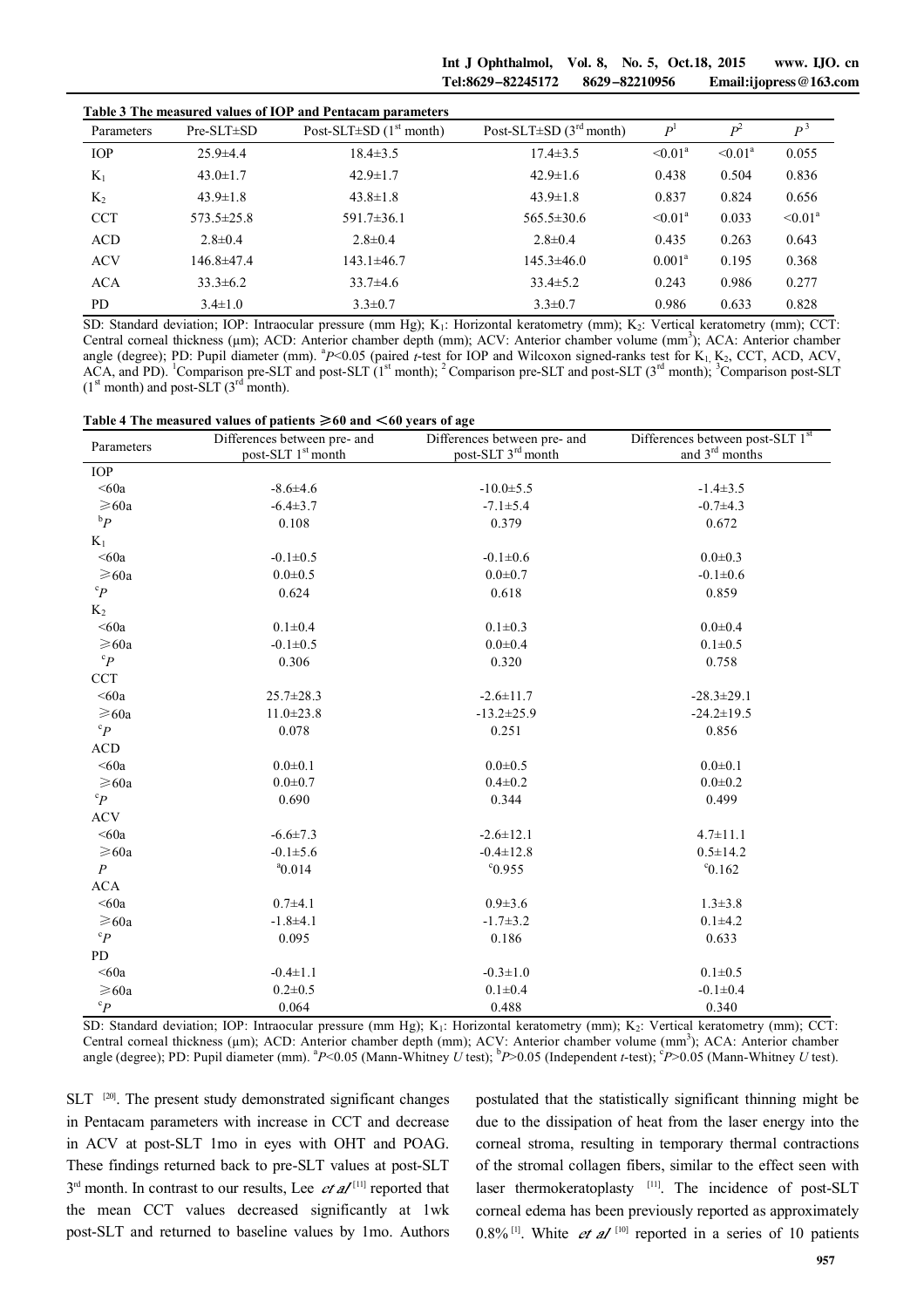treated with 180 SLT that subtle endothelial changes were diffusely noted on slit lamp examination but these changes disappeared up to 6wk. Ong and Ong<sup>[20]</sup> observed that patients who had pigmentation on corneal endothelium in pre-SLT examination, demonstrated more prominent and larger spots at post-SLT evaluation as detected with specular microscopy. They concluded that in corneas with endothelial pigmentation and/or compromised corneas, there may be long term effects of corneal endothelial dysfunction. The reason of CCT increase at post-SLT 1mo in our study might be the corneal edema due to temporary endothelial dysfunction related to laser therapy. Recovery of CCT at post-SLT 3mo is probably due to the decrease of inflammatory process triggered by SLT. Moreover, it is obvious that racial factors might also effect the amount of pigmentation and inflammation that lasts longer causing prolonged corneal endothelial dysfunction in our study. One of the possible reasons for the prolonged inflammation that lasted longer causing prolonged corneal endothelial dysfunction in our study in contrast to Lee  $et al^{[1]}$ is probably the use of only topical NSAIDs. As Lee  $et \, al^{[1]}$ reported that topical steroids were used for 1d immediately following SLT, the inflammation and corneal endothelial dysfunction were less in their study. The linear correction scale shows that IOP changes 2.5 mm Hg for every 50  $\mu$ m difference in CCT  $^{[21,22]}$ . In our study we detected an 18  $\mu$ m increment in CCT at post-SLT 1mo that corresponds to approximately 1 mm Hg correction of IOP. Although it seems to be a minor change, it has been shown that every 1 mm Hg drop of IOP lowers the risk of glaucoma progression by 10% [23].

Beltran-Agullo  $et$  al<sup>[8]</sup> reported that the reduction in IOP after SLT is associated with the increase in tonographic outflow facility, but not related to any change in aqueous production. The decrease in ACV at post-SLT 1mo could be explained by the facilitated aqueous outflow the trabecular meshwork. This result is similar to Hammel  $et \, al^{[24]}$ , which demonstrated a significant of ACV in  $1<sup>st</sup>$  postoperative day after insertion of Ex-PRESS miniature glaucoma implant. They explained this decrease in ACV after Ex-PRESS with a transient overfiltration. They reported positive but not satististically significant association between ACV and IOP (higher IOP correlated with higher ACV). Positive correlation between these two parameters were detected in our study as well. The difference did not reach statistical significance, probably due to the limited number of patients. Significant decrease in ACV after pilocarpine and laser iridotomy in patients with occludable angles was reported by Talajic  $et \, \mathcal{A}^{[25]}$ . They related this result to the anterior shift in the iris-lens diaphragm caused by pharmacologically-induced accomodation<sup>[25]</sup>.

No significant difference in terms of IOP after SLT was detected between OHT and POAG patients in our study. These results are consistent with Ayala and Chen [16] who found no difference in IOP after SLT in patients with OHT and POAG. Additionally we have not found any difference in any of the numerical parameters of anterior segment in OHT and POAG patients as measured with Pentacam.

To the best of our knowledge, this is the first study to demonstrate the effects of SLT on the anterior chamber parameters. Pentacam might be a useful device that can demonstrate the indirect effects of SLT on anterior chamber parameters-for especially scientific investigations. However, this device can not be used solely for monitoring patients with OHT or POAG. The changes in CCT should be taken into consideration when evaluating IOP obtained at first month. Additional studies with longer follow-up and increased number of patients are required to substantiate our results.

### ACKNOWLEDGEMENTS

Conflicts of Interest: Guven Yilmaz S, None; Palamar M, None; Yusifov E, None; Ates H, None; Egrilmez S, None; Yagci A, None.

## **REFERENCES**

1 Latina MA, Tumbocon JA. Selective laser trabeculoplasty: a new treatment option for open angle glaucoma. Curr Opin Ophthalmol 2002;13  $(2):94-96$ 

2 Shi JM, Jia SB. Selective laser trabeculoplasty. *Int J Ophthalmol* 2012;5 (6):742-749

3 Melamed S, Ben Simon GJ, Levkovitch-Verbin H. Selective laser trabeculoplasty as primary treatment for open-angle glaucoma: a prospective, nonrandomized pilot study. Arch Ophthalmol 2003;121 (7): 957-960

4 McIlraith I, Strasfeld M, Colev G, Hutnik CM. Selective laser trabeculoplasty as initial and adjunctive treatment for open-angle glaucoma. *J Glaucoma* 2006;15(2):124-130

5 Latina MA, Park C. Selective targeting of trabecular meshwork cells; in vitro studies of pulsed and CW laser interactions.  $Exp$  Eye Res 1995;60(4): 359-371

6 Latina MA, Gulati V. Selective laser trabeculoplasty: stimulating the meshwork to mend its ways. *Int Ophthalmol Clin* 2004;44(1):93-103

7 Goyal S, Beltran-Agullo L, Rashid S, Shah SP, Nath R, Obi A, Lim KS. Effect of primary selective laser trabeculoplasty on tonographic outflow facility: a randomised clinical trial. Br J Ophthalmol 2010;94 (11): 1443-1447

8 Beltran-Agullo L, Alaghband P, Obi A, Husain R, Lim KS. The effect of selective laser trabeculoplasty on aqueous humor dynamics in patients with ocular hypertension and primary open-angle glaucoma. J Glaucoma 2012; 22(9):746-749

9 Rabsilber TM, Khoramnia R, Auffarth GU. Anterior chamber measurements using Pentacam rotating Scheimpflug camera. J Cataract Refract Surg 2006;32(3):456-459

10 White AJ, Mukherjee A, Hanspal I, Sarkies NJ, Martin KR, Shah P. Acute transient corneal endothelial changes following selective laser trabeculoplasty. *Clin Experiment Ophthalmol* 2013;41(5):435-441